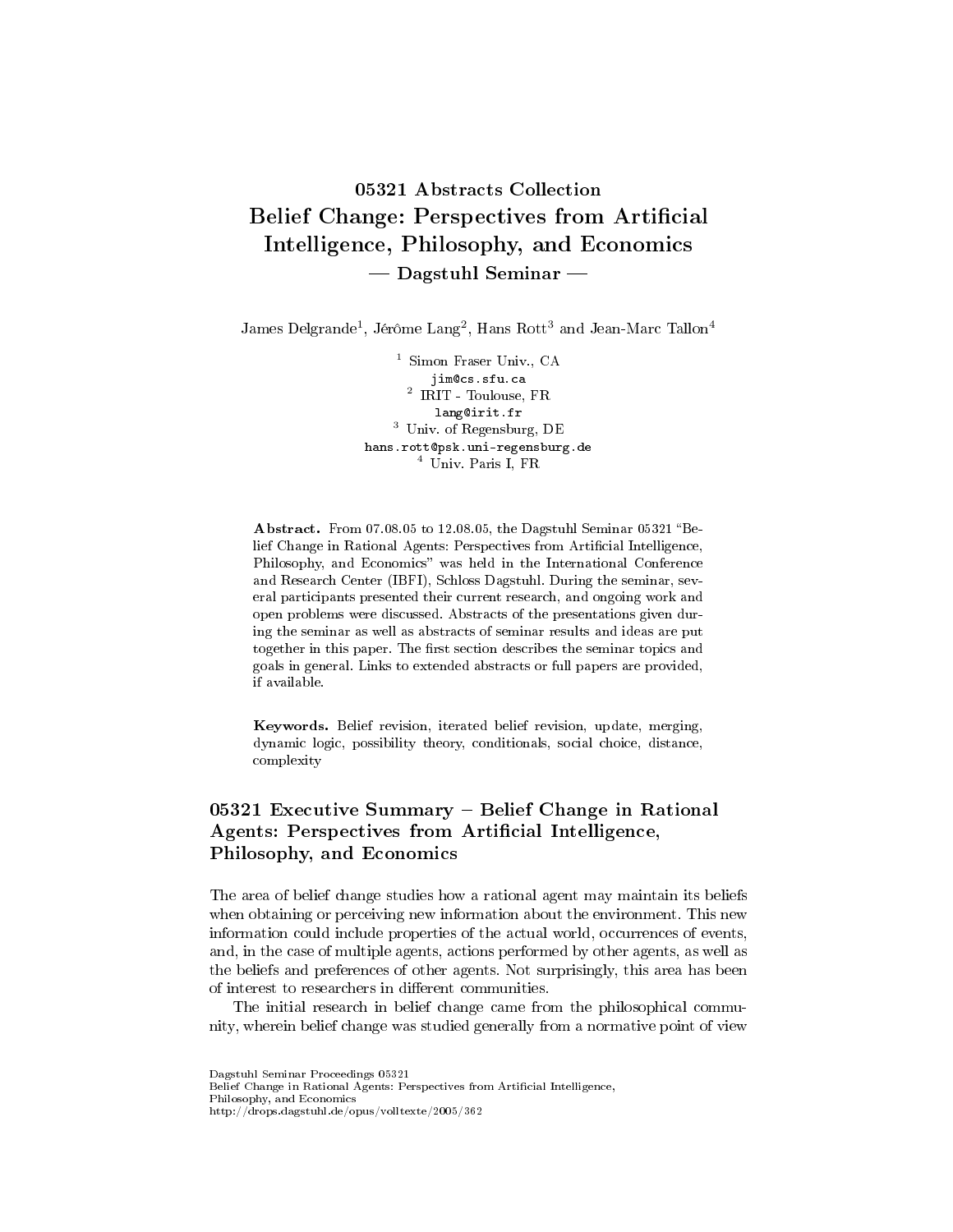(that is, providing axiomatic foundations about how rational agents should behave with respect to the information flux). Subsequently, computer scientists, especially in the artificial intelligence  $(AI)$  and the database  $(DB)$  communities, have been building on these results. Belief change, as studied by computer scientists, not only pays attention to behavioural properties characterising evolving databases or knowledge bases, but must also address computational issues such as how to represent beliefs states in a concise way and how to efficiently compute the revision of a belief state. More recently, the economics and game theory community, in particular the emerging field of cognitive economics, has become active in belief change research, adopting a normative point of view, like philosophers, but paying more attention to the "cognitive plausibility" or "fitness" of the belief change operators.

The goal of the seminar was to bring together researchers from these areas, allowing for the identification and addressing of problems of common interest in this area, as well as providing a means to explore ways in which one area may contribute to another.

Keywords: Belief revision, iterated belief revision, update, merging, dynamic logic, possibility theory, conditionals, social choice, distance, complexity

Joint work of: Delgrande, James; Lang, Jérôme; Rott, Hans; Tallon, Jean-Marc

Full Paper: <http://drops.dagstuhl.de/opus/volltexte/2005/357>

## $05321$  – Panel on belief change

This document gathers the panelists' contribution.

Keywords: Belief revision, iterated belief revision, update, merging, dynamic logic, possibility theory, conditionals, social choice, distance, complexity

Joint work of: Levi, Isaac; Bonanno Giacomo; Walliser, Bernard; Dubois, Didier; Rott, Hans; Delgrnade, James, Lang, Jérôme

Full Paper: <http://drops.dagstuhl.de/opus/volltexte/2005/358>

#### How our beliefs contribute to interpret actions

Guillaume Aucher (University of Otago, NZ)

In update logic, the interpretation of an action is often assumed to be independant from the beliefs the agents have about the situation. However this phenomenon is quite common in everyday life. For example, assume there is an urn containing black and white balls but you do not know how many of them there are exactly and assume also that somebody draws a ball from the urn that you do not see. If you believe that there is no particular distribution of white and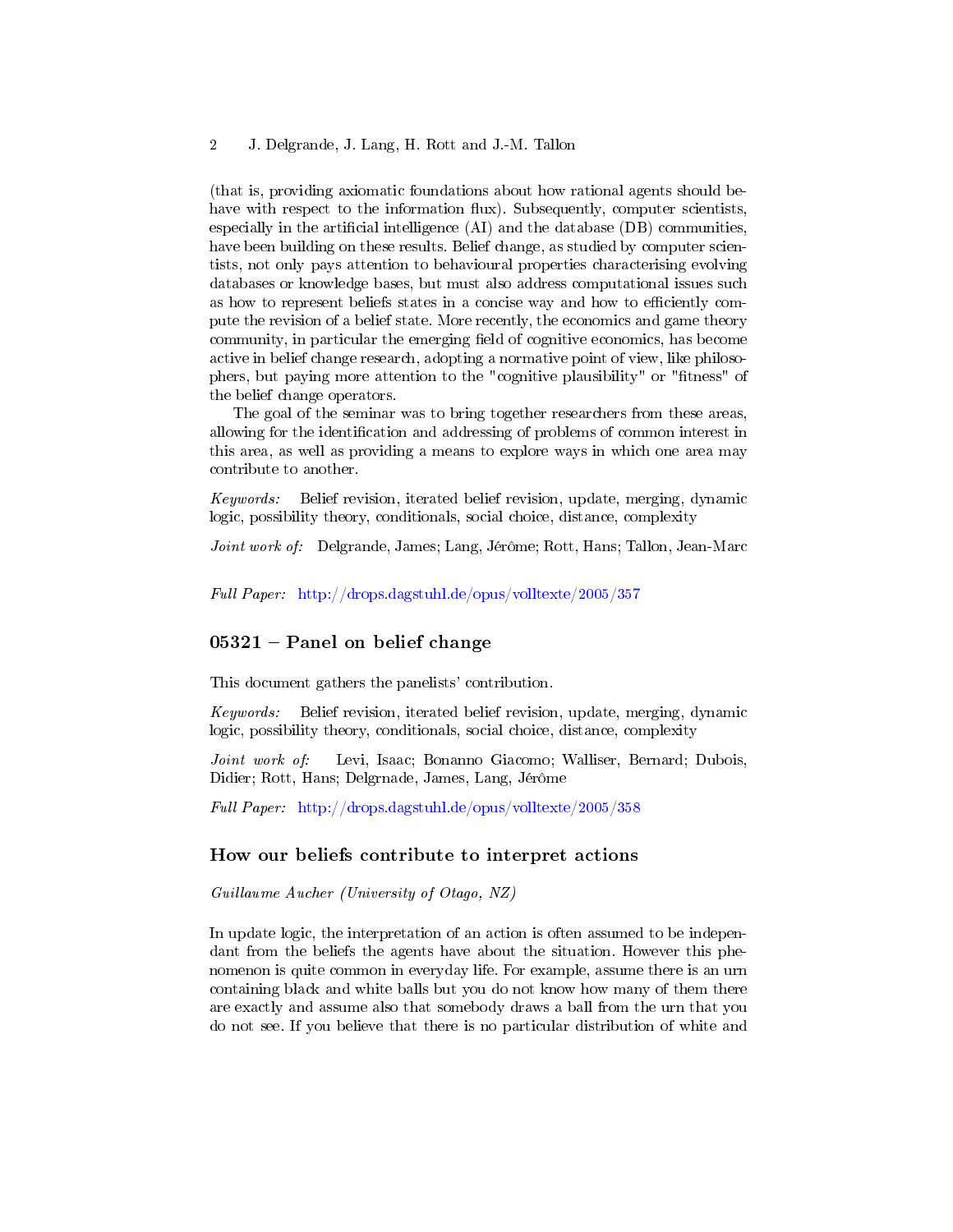black balls in the urn, then you will believe equally that a black or a white ball is withdrawn. But if you believe that there are more black balls than white balls in the urn, then you will believe with a higher probability that a black ball is withdrawn than a white ball is withdrawn. So, the beliefs about the situation (the urn) contribute to interpret the beliefs about the action (the drawing). We then incorporate this kind of phenomenon in update logic. Moreover, we try to model the notions of belief and surprise in a unified framework. We model the notion of surprise, notion which is closely related to the one of belief, by the use of infinitesimals. We model the notion of belief by a subjective probability and show that the AGM postulates of belief revision are fulfilled. Finally, we also deal with actions that change facts of the situation in our framework.

#### Keywords: Update logic, belief revision, dynamic epistemic logic

#### Full Paper: <http://csweb.otago.ac.nz/postgrads/aucher/publications.html>

See also:

| [Auc05]           | G. Aucher. A combined System for Update Logic and Belief Re-             |
|-------------------|--------------------------------------------------------------------------|
|                   | vision. In M Barley and N. Kasabov (Eds.): PRIMA 2004, LNAI              |
|                   | 3371 Pages 1-17, 2005.                                                   |
| [Adams75]         | E. W. Adams. The Logic of Conditionals. In Synthese Library              |
|                   | Volume 86, D. Reidel, Dordrecht, Netherlands, 1975.                      |
| [BMS04]           | A. Baltag, L.S. Moss, and S. Solecki. Logic for epistemic program.       |
|                   | In Synthese Volume $139(2)$ Pages: $165 - 224$ .                         |
| [FH94]            | R. Fagin and J. Y. Halpern. Reasoning about knowledge and                |
|                   | probability. In Journal of the ACM (JACM) Volume 41(2) Pages:            |
|                   | $340 - 367$ .                                                            |
| [ $GardRott95$ ]  | P. Gardenfors and H. Rott, 1995, 'Belief Revision', in D. M. Gab-        |
|                   | bay, C.J. Hogger and J. A. Robinson, eds., Handbook of Logic in          |
|                   | Artificial Intelligence and Logic Programming 4, Oxford Univer-          |
|                   | sity Press, Oxford 1995.                                                 |
| [Keis86]          | H. J. Keisler. Elementary Calculus: An Approach Using Infinites-         |
|                   | imal. Prindle, Weber and Schmidt (eds), 1986. Online edition on          |
|                   | the website $\frac{htp!}{\sqrt{w}w}$ ww.math.wisc.edu/keisler/calc.html. |
| [Kooi03]          | B.P. Kooi (2003). Probabilistic Dynamic Epistemic Logic. In              |
|                   | Journal of Logic, Language and Information Volume 12(4) Pages:           |
|                   | 381-408.                                                                 |
| [Len03]           | W. Lenzen. Knowledge, Belief, and Subjective Probability: Out-           |
|                   | lines of a Unified System of Epistemic/Doxastic Logic. In: V.            |
|                   | F. Hendricks and Al. (eds.), Knowledge Contributors, Dordrecht           |
|                   | (Kluwer) 2003, Pages: 17-31.                                             |
| [Reit01]          | R. Reiter. Knowledge in Action: Logical Foundations for Speci-           |
|                   | fying and Implementing Dynamical Systems, MIT Press, 2001.               |
| [ <b>v</b> Ben03] | J. van Benthem. Conditional probability meets update logic. In           |
|                   | Journal of Logic, Language and Information Volume 12(4) Pages:           |
|                   | $409 - 421.$                                                             |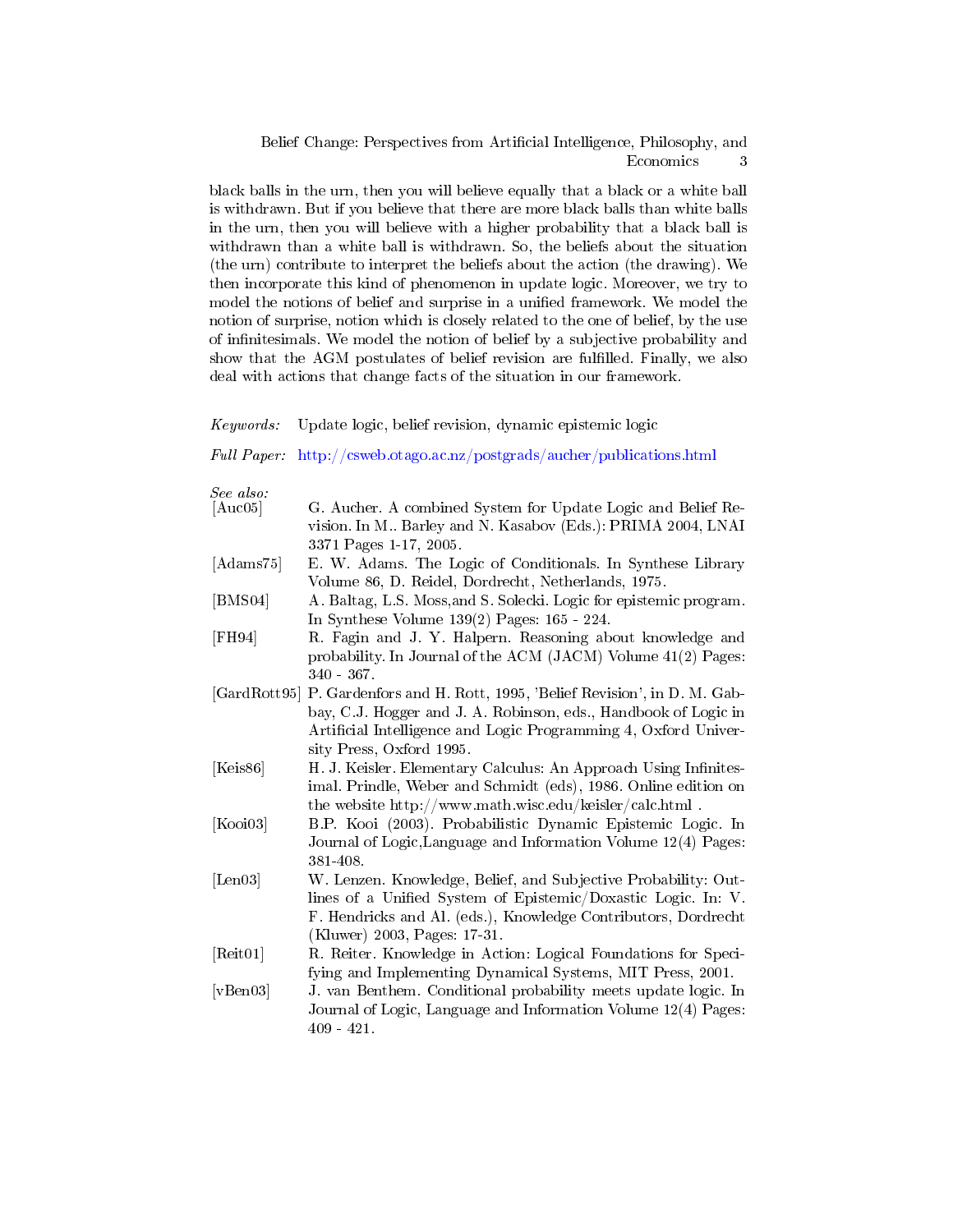## Lack of simple characterizations for the distance-based revision

#### Jonathan Ben-Naim ( LIF-CMI - Marseille, F)

Lehmann, Magidor, and Schlechta modeled "distances" between any two valuations by what they called pseudo-distances. Then, given a pseudo-distance, they defined naturally the revision of a set of formulas  $\Gamma$  by a second one  $\Delta$  as the set of all formulas satisfied in all models of  $\Delta$  that are closest to the models of Γ. And, they characterized families of such distance-based revision operators by the AGM postulates together with highly non-trivial postulates that deal with iterated revisions. They used an arbitrary big "loop" condition. Yet, simplifying it seems to be impossible, as the present work strongly suggests. Indeed, we will present the distance operators  $-\text{ which transform any two sets of valuations } X$ and Y into the set of all elements of Y that are closest to  $X$  according to some  $pseudo-distance$  and show that for some families of them, there is no simple characterization. As there is a strong connexion between the distance operators and the distance-based revision operators, we are quite confident that our results on distance operators can be exploited to show that for families of distance-based revision operators, there is not either a simple characterization. For example, the families investigated by Lehmann et al. will probably be concerned and thus their big loop condition cannot be really simplified.

Keywords: Distance-based revision, characterizations

#### Dynamics and construction of epistemic states

Alexander Bochman (Holon Academic Inst. of Techn., IL)

We provide a conceptual overview of the theory of belief change in epistemic states suggested in [Bochman 2001]. The theory is based on three fundamental operations: contraction, sum and product (merge) of epistemic states. Derived belief and inference change functions generated by these operations are described. In addition, we consider the role and expressing capabilities of these operations in constructing epistemic states.

Keywords: Belief change, contraction, merge, expansion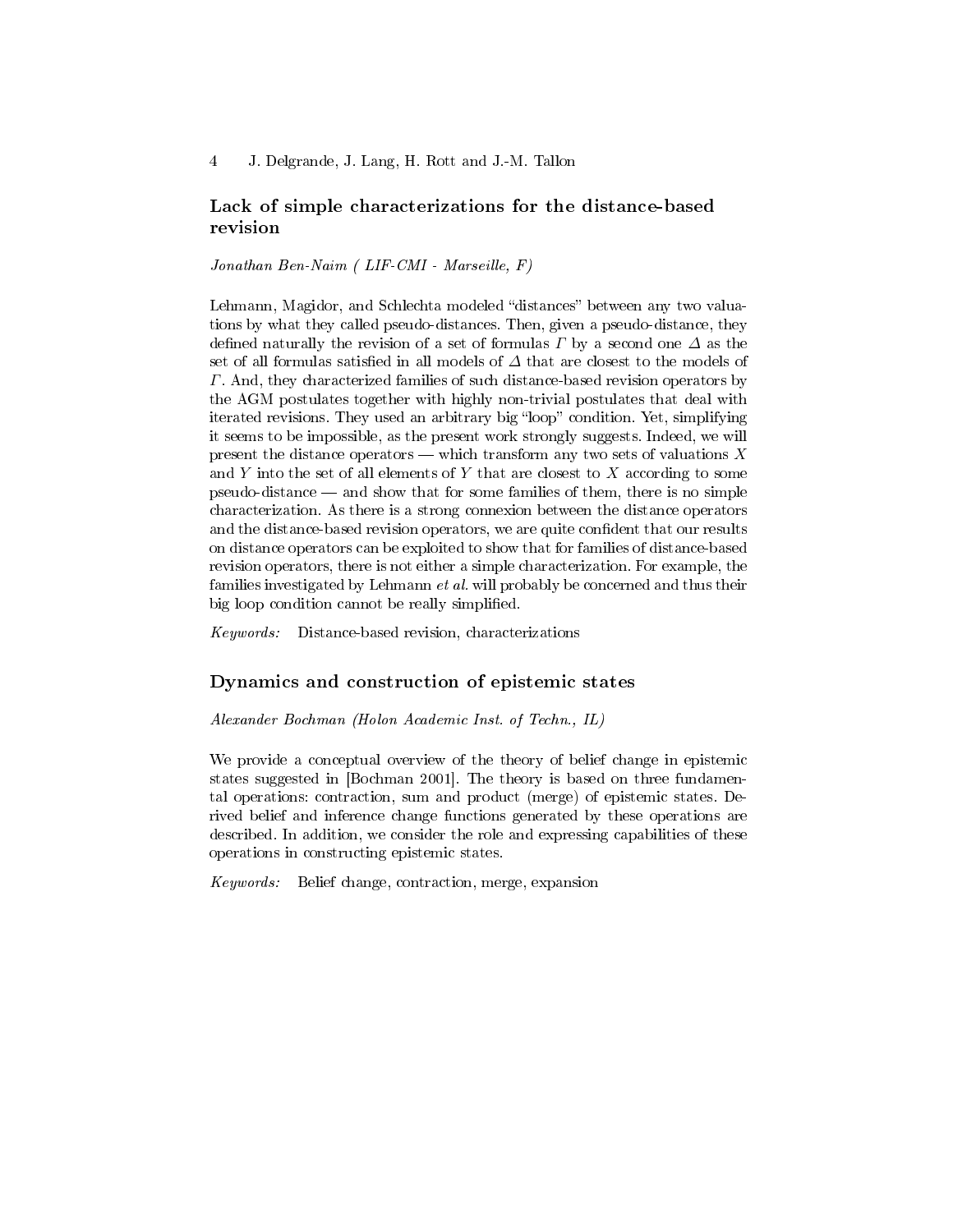## A simple modal logic for belief revision

Giacomo Bonanno (Univ. of California at Davis, USA)

I propose a modal logic for belief revision based on three operators representing initial beliefs, information and revised beliefs. Three axioms are put forward that express three simple principles: (1) if the agent is informed of something that he considered possible initially, then he incorporates the information in his revised beliefs, (2) if the information received is not surprising then all previous beliefs are maintained (although new beliefs may be added) and (3) any new belief must be deducible from the initial beliefs and the information received. I show that these three axioms characterize the qualitative content of Bayes' rule. I also construct a logic which is sound and complete with respect to the class of frames that satisfy the qualitative Bayes rule. Some interesting theorems are derived for extensions of this logic, for example that the agent initially believes that he later will believe  $A$  if and only if he already believes  $A$  to start with. I then extend the framework to deal with iterated belief revision and the iterated version of Bayes rule.

Keywords: Belief revision, information, Bayes' rule, iterated revision Extended Abstract: <http://drops.dagstuhl.de/opus/volltexte/2005/330> Full Paper: <http://www.econ.ucdavis.edu/faculty/bonanno/PDF/BelRev.pdf>

## A preliminary investigation into similarities and differences between epistemic and deontic change

Jan M. Broersen (Utrecht University, NL)

The AGM postulates evolved from ideas about deontic change. Nevertheless, the issue of dynamics has not received much attention in the deontic logic literature. I compare notions, theories and ideas from deontic logic with those from epistemic logic. It turns out that it is easier to come up with similarities than with differences. Still there are some interesting points to be made. The investigation suggests that there can be a fruitful exchange of ideas between the two areas.

Keywords: Deontic logic, belief logic, conditionals, temporal logic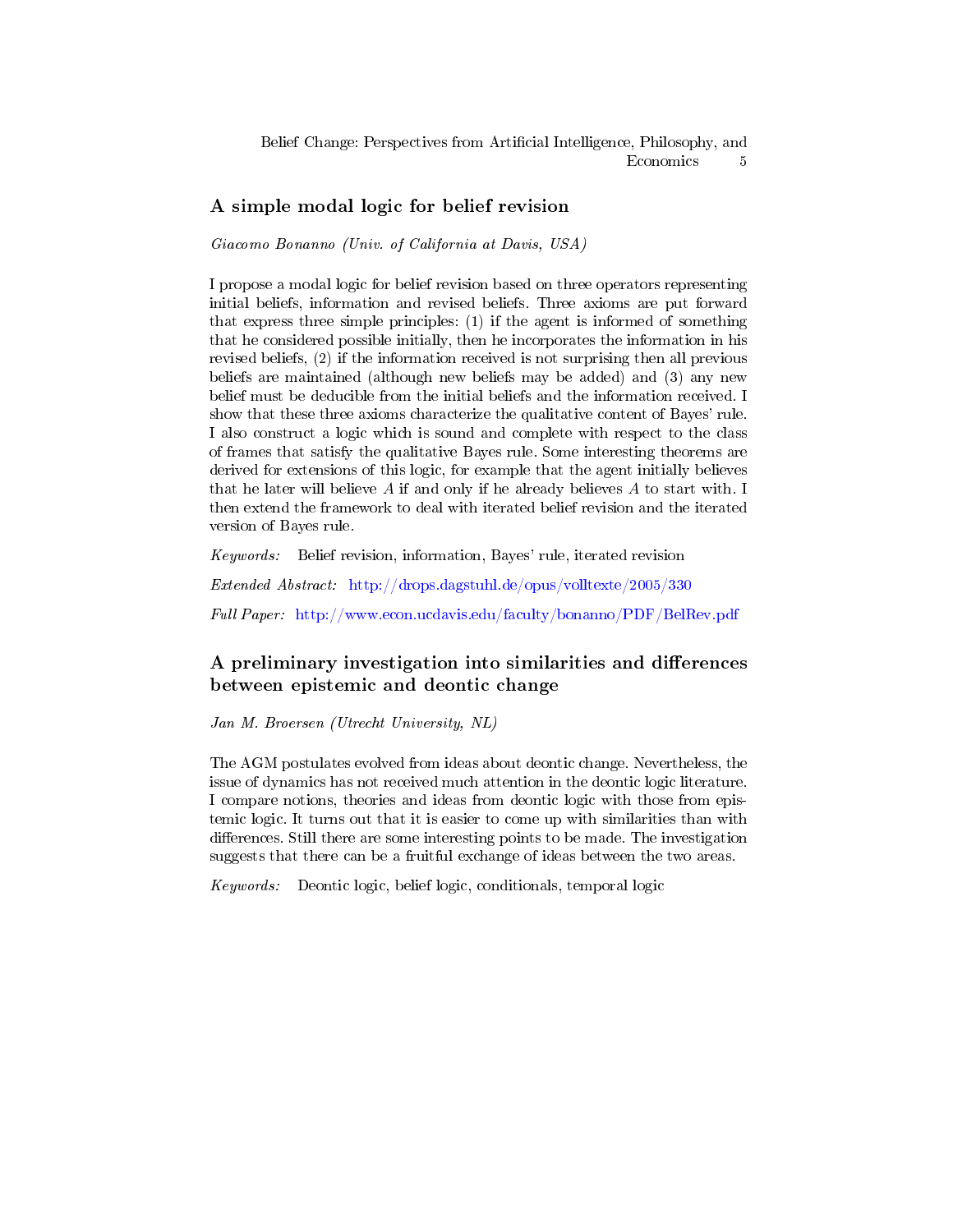## Probabilistic Abduction Without Priors

Didier Dubois (IRIT - Toulouse, F)

This paper considers the simple problem of abduction in the framework of Bayes theorem, i.e. computing a posterior probability of an hypothesis when its prior probability is not available, either because there are no statistical data on which to rely on, or simply because a human expert is reluctant to provide a subjective assessment of this prior probability. The problem remains an open issue since a simple sensitivity analysis on the value of the unknown prior yields empty results. This paper tries to survey and comment on various solutions to this problem: the use of likelihood functions (as in classical statistics), the use of information principles like maximal entropy, Shapley value, maximum likelihood. We also study the problem in the setting of de Finetti coherence approach, which does not exclude conditioning on contingent events with zero probability. We show that the ad hoc likelihood function method, that can be reinterpreted in terms of possibility theory, is consistent with most other formal approaches. However, the maximal entropy solution is significantly different.

Keywords: Conditional probability, Bayes Theorem, imprecise probability, entropy, possibility theory, maximum likelihood

Joint work of: Dubois, Didier; Gilio, Angelo; Kern-Isberner, Gabriele

Full Paper: <http://drops.dagstuhl.de/opus/volltexte/2005/328>

## Belief merging and judgment aggregation II: Some links with distance-based approaches in social choice theory

Daniel Eckert (Universität Graz, A)

The use of distances establishes a link between belief merging and preference aggregation in social choice theory, which is shown to consist in the rationalization of a social choice by some distance minimization problem.

Keywords: Belief merging, judgment aggregation, social choice, distances

## A roadmap of belief bases

Eduardo Fermé (University of Madeira - Funchal, P)

In this talk I will present new maps between different kind of base contraction functions.

Keywords: Belief bases, partial meet contraction, kernel contraction, ensconcement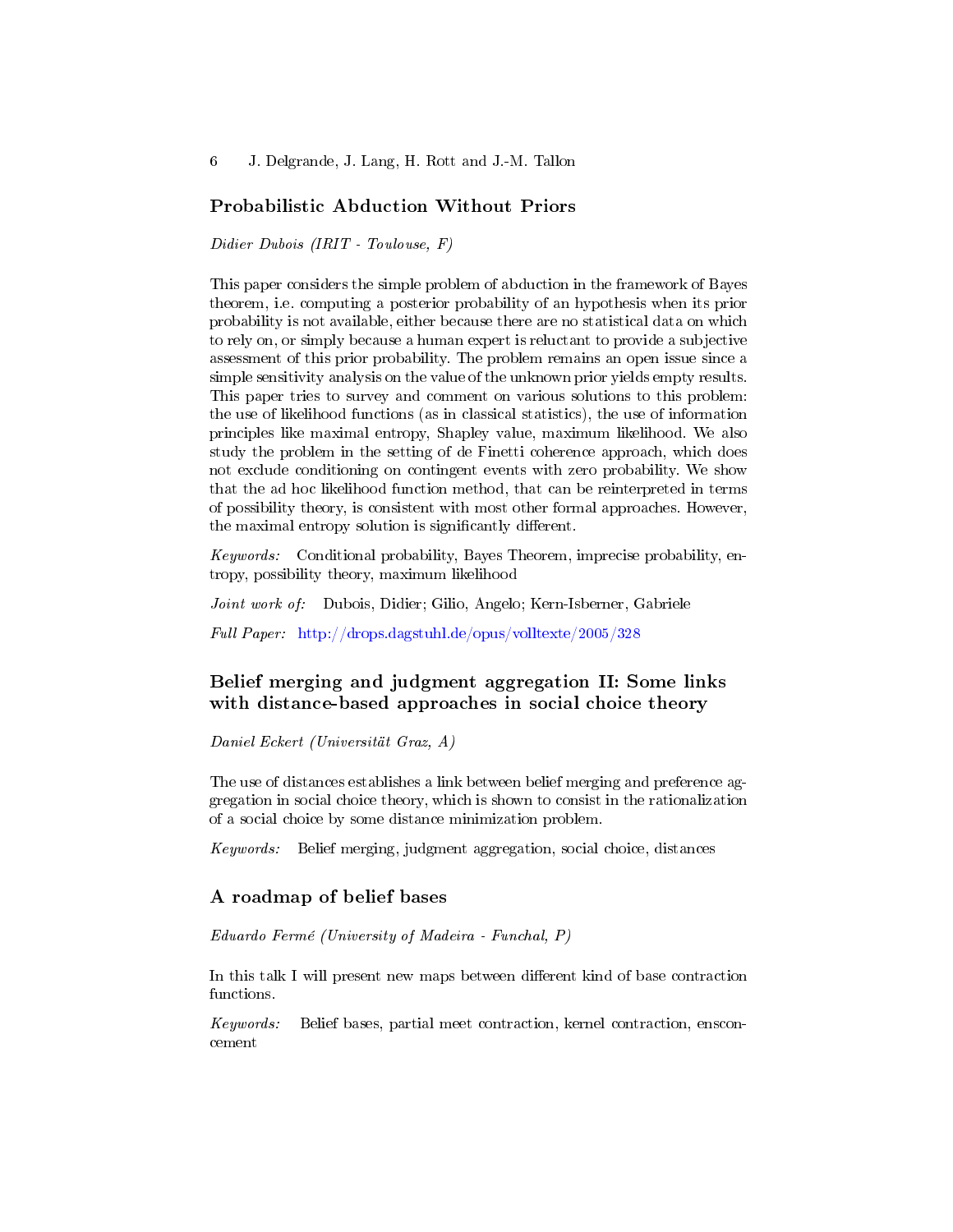## On updates with integrity constraints

Andreas Herzig (IRIT - Toulouse, F)

In his paper "Making Counterfactual Assumptions" Frank Veltman has proposed a new semantics for counterfactual conditionals. It is based on a particular update operation, and we show that it provides a new and interesting way of updating logical databases under integrity constraints which generalizes in particular Winslett's PMA.

Keywords: Updates, PMA, prime implicants Full Paper: <http://drops.dagstuhl.de/opus/volltexte/2005/334>

## Iterated Belief Revision: A Computational Approach

Yi Jin (TU Dresden, D)

The classic AGM theory studies mathematically idealized models of belief revision in two aspects: the properties (i.e., the AGM postulates) a rational revision operator should satisfy; and how to mathematically construct concrete revision operators. In scenarios where new information arrives in sequence, rational revision operators should also respect postulates for iterated revision (e.g., the DP postulates). When applications are concerned, the idealization of the AGM theory has to be lifted, in particular, beliefs of an agent should be represented by a finite belief base. In this talk, we present a computational base revision operator, which satisfies the AGM postulates and some nice postulates for iterated revision. We will also give a formal assessment of the base revision operator in terms of its computational complexity and degree of syntax irrelevance.

Keywords: Iterated belief revision, belief base revision, computational complexity

Full Paper: <http://drops.dagstuhl.de/opus/volltexte/2005/359>

## Degrees of Belief

Isaac Levi (Columbia Univ. - New York, USA)

A discussion of three kinds of degree of belief: subjective (credal) probability, degree of belief in the maximizing sense (expected epistemic utility) and degree of belief in the satiscing sense (Shackle type degrees of belief). The relations between these concepts and full belief (absolute certainty) and other qualitative assessments of belief (mere belief or plain belief) will be considered.

Keywords: Inductive expansion, credal probability, maximizing and satisficing, full belief

Full Paper: <http://drops.dagstuhl.de/opus/volltexte/2005/327>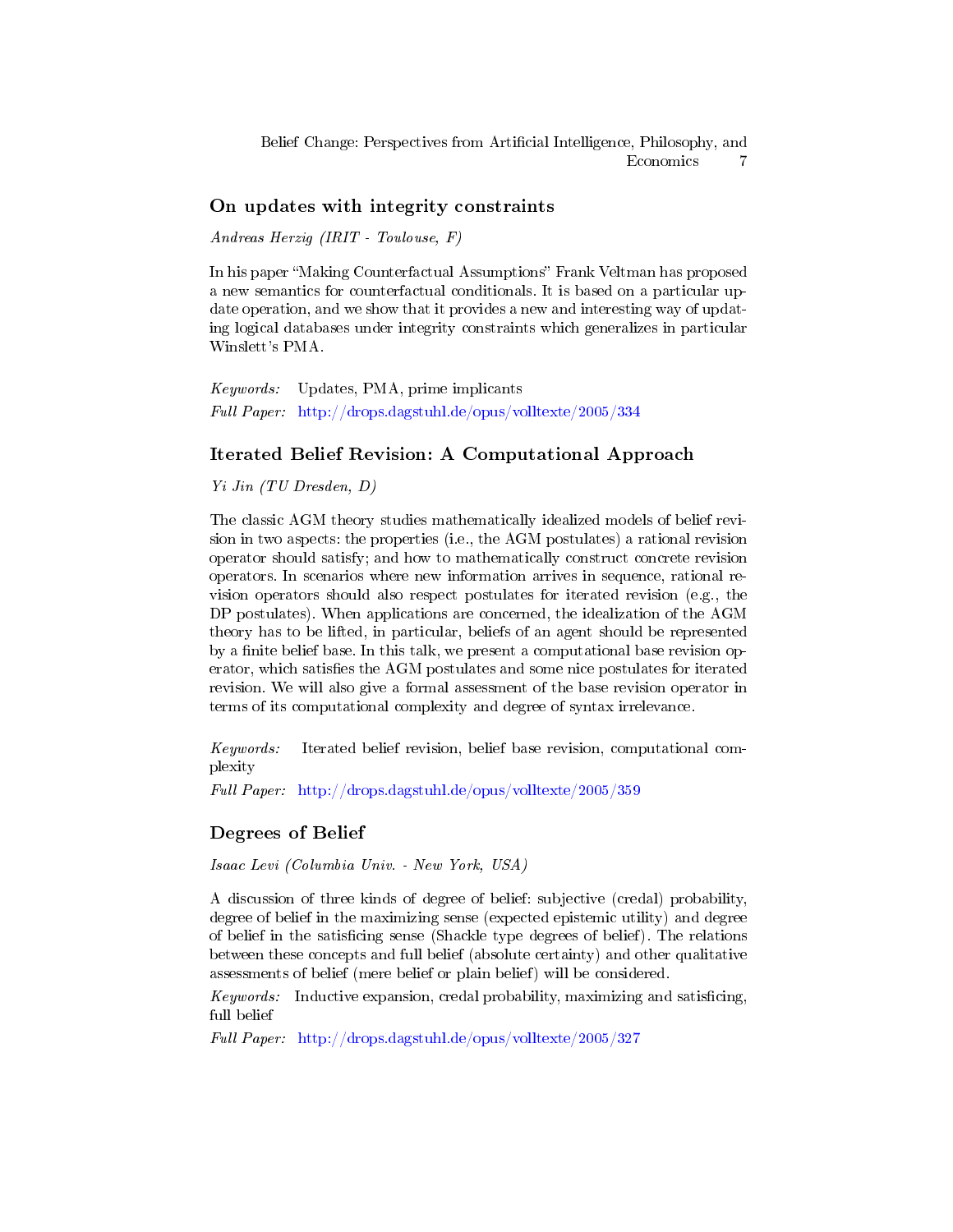## Merging by correcting mistakes

Paolo Liberatore (Università di Roma I, I)

Belief integration methods are often aimed at deriving a single and consistent knowledge base that retains as much as possible of the knowledge bases to integrate. The rationale behind this approach is the minimal change principle: the result of the integration process should differ as less as possible from the knowledge bases to integrate. We show that this principle can be reformulated in terms of a more general model of belief revision, based on the assumption that inconsistency is due to the mistakes the knowledge bases contain. Current belief revision strategies are based on a specific kind of mistakes, which however does not include all possible ones. Some alternative possibilities are discussed.

Keywords: Merging, minimal change principle

#### Quota and Gmin merging operators

Pierre Marquis (Université d'Artois - Lens, F)

Two families of merging operators are considered: quota operators and Gmin operators. Quota operators rely on a simple idea: any possible world is viewed as a model of the result of the merging when it satisfies "sufficiently many" bases from the given profile (a multi-set of bases). Different interpretations of the "sufficiently many" give rise to specific operators. Each Gmin operator is parameterized by a pseudo-distance and each of them is intended to refine the quota operators (i.e., to preserve more information). Quota and Gmin operators are evaluated and compared along four dimensions: rationality, computational complexity, strategy-proofness, and discriminating power. Those two families are shown as interesting alternatives to the formula-based merging operators (which selects some formulas in the union of the bases).

Keywords: Belief merging, strategy-proofness, complexity

Joint work of: Everaere, Patricia; Konieczny, Sébastien; Marquis, Pierre

See also: Proceedings of 19th International Joint Conference on Artificial Intelligence (IJCAI'05), Edimburgh, 2005 (424-429).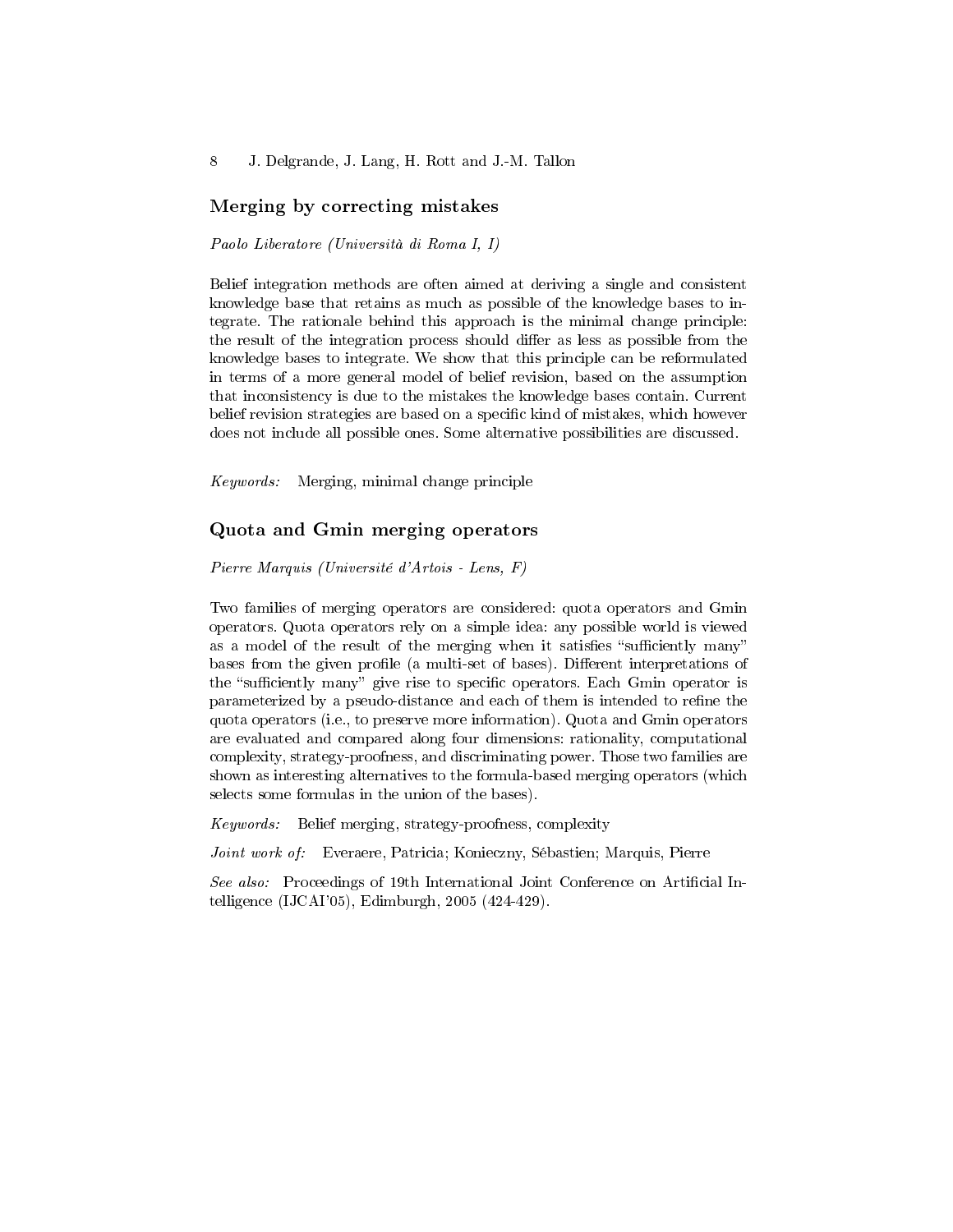#### Reasoning with inconsistent ontologies

Thomas Meyer (National ICT Australia - Sydney, AU)

Description logic reasoners are able to detect incoherences (such as logical inconsistency and concept unsatisfiability) in knowledge bases, but provide little support for resolving them. We briefly discuss different approaches to resolving inconsistencies and then detail an approach which recasts techniques for propositional inconsistency management into the description logic setting. We show that the additional structure afforded by description logic statements can be used to refine these techniques and provide high-level decision procedures for the knowledge integration strategies discussed.

Keywords: Description logics, knowledge integration, belief revision

#### Iterated Belief Change and the Levi Identity

Abhaya Nayak (Macquarie Univ. - Sydney, AU)

Most works on iterated belief change have focussed on iterated belief revision, namely, on how to compute  $(K \star x) \star y$ . However, historically, belief revision has been defined in terms of belief expansion and belief contraction that have been viewed as primary operations. Accordingly, what we should be looking at are constructions like:  $(K+x)+y$ ,  $(K-x)+y$ ,  $(K-x)+y$  and  $(K-x)-y$ . The first two constructions are relatively innocuous. The last two are, however, more problematic. We look at these sequential operations. In the process, we use the Levi Identity as the guiding principle behind state changes (as opposed to belief set changes).

Keywords: Iterated belief change, iterated belief contraction, Levi Identity Joint work of: Nayak, Abhaya; Goebel, Randy; Orgun, Mehmet; Pha, Tam Full Paper: <http://drops.dagstuhl.de/opus/volltexte/2005/331>

#### Beyond the Rational Explanation

Alexander Nittka (Universität Leipzig, D)

In recent work, we proposed a method of reconstructing an agent's epistemic state from observations of its revision history. These observations contained information of what the agent believed after receiving which input. In this presentation we intend to illustrate an extension of the work - allowing the observations to contain additional information of what the agent did \*not\* believe after a revision step. We will show that the BR-framework we assumed is only partially satisfactory for handling the extended observations.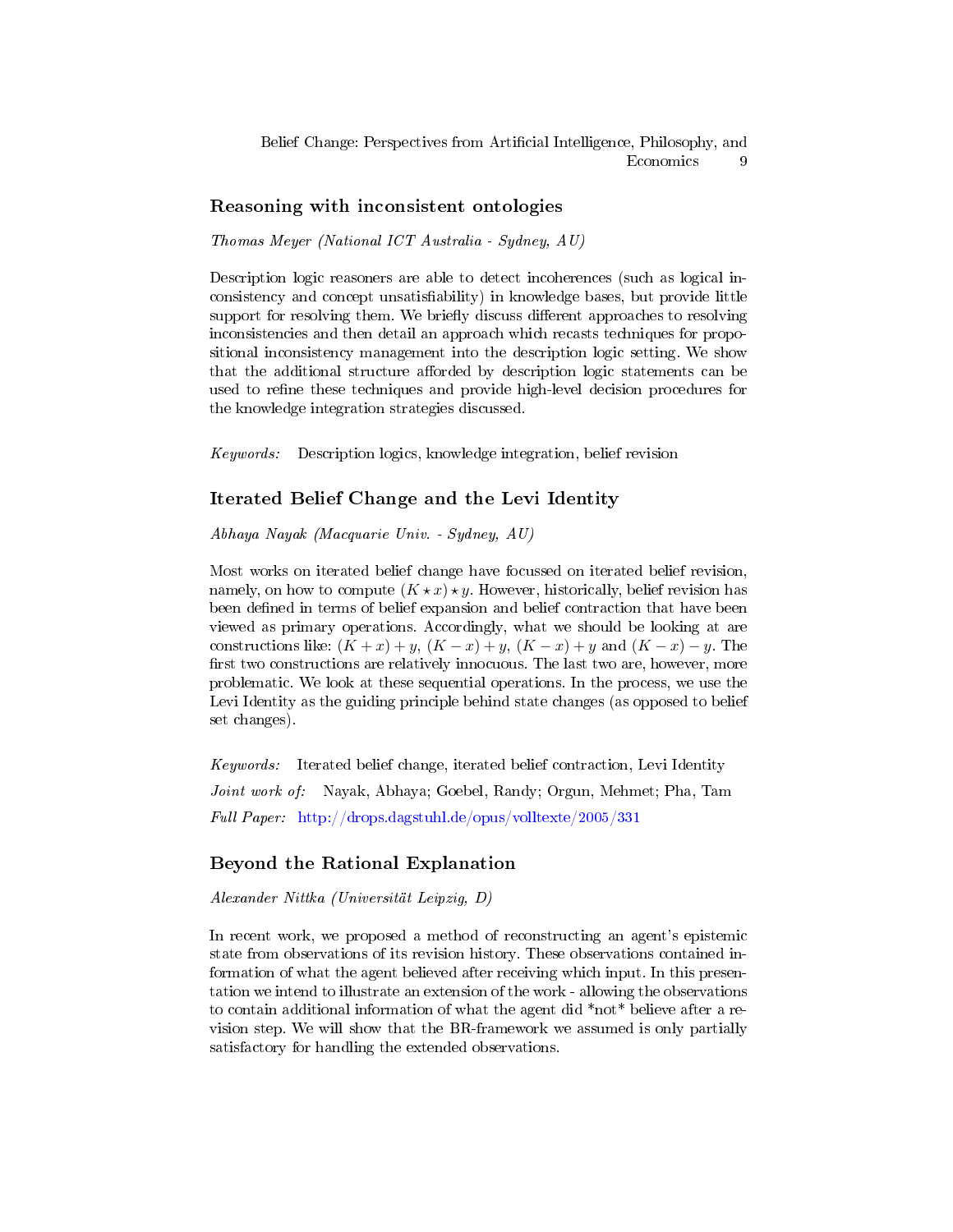Keywords: Belief revision, iterated revision, non-prioritised revision, nonmonotonic reasoning, rational closure, rational explanation

Joint work of: Booth, Richard; Nittka, Alexander

Full Paper: <http://drops.dagstuhl.de/opus/volltexte/2005/332>

## Belief merging and judgment aggregation I: A survey

Gabriella Pigozzi (King's College London & PPMGroup Univ. of Konstanz, GB)

The aggregation of individual judgments on logically interconnected propositions into a collective decision on the same propositions is called judgment aggregation. When majority voting is applied to some propositions (the premises) it may however give a different outcome than majority voting applied to another set of propositions (the conclusion). Starting from this so-called doctrinal paradox, the paper surveys the literature on judgment aggregation and establishes the link to social choice theory, in particular Arrow's theorem. It is shown that the two suggested escape-routes from the paradox (the premise-based procedure and the conclusion-based procedure) are not satisfactory methods for group decision-making, while the application of a well known belief merging operator can dissolve the paradox.

Keywords: Judgment aggregation, social choice, doctrinal paradox, belief merging

# Belief merging, judgment aggregation and some links with social choice

Gabriella Pigozzi (King's College London & PPMGroup Univ. of Konstanz, GB)

In this paper we explore the relation between three areas: judgment aggregation, belief merging and social choice theory. Judgment aggregation studies how to aggregate individual judgments on logically interconnected propositions into a collective decision on the same propositions. When majority voting is applied to some propositions (the premises) it may however give a different outcome than majority voting applied to another set of propositions (the conclusion). Starting from this so-called doctrinal paradox, the paper surveys the literature on judgment aggregation (and its relation to preference aggregation), and shows that the application of a well known belief merging operator can dissolve the paradox. Finally, the use of distances is shown to establish a link between belief merging and preference aggregation in social choice theory.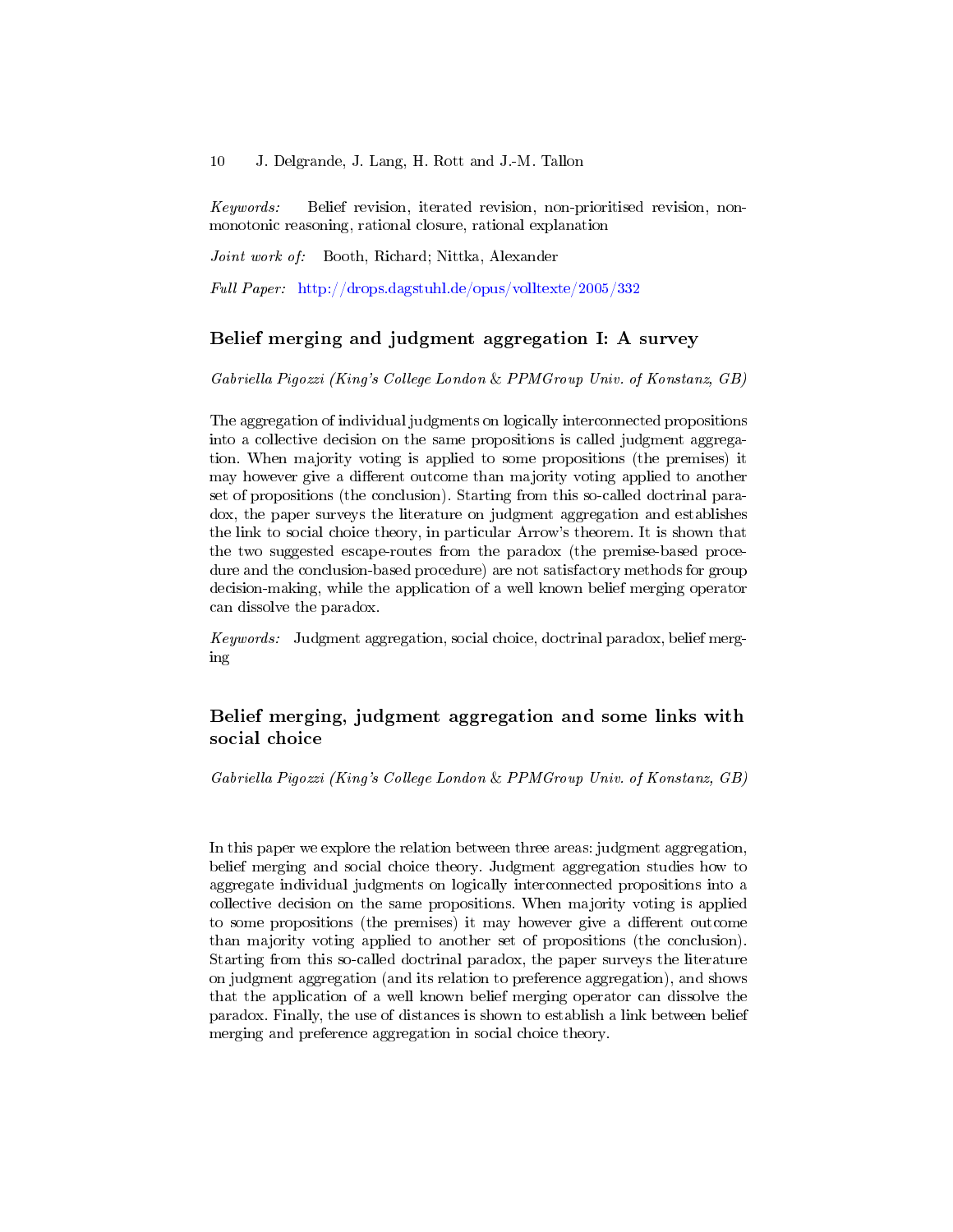Keywords: Judgment aggregation, belief merging, preference aggregation, social choice theory

Joint work of: Eckert, Daniel; Pigozzi, Gabriella

Full Paper: <http://drops.dagstuhl.de/opus/volltexte/2005/333>

# From belief merging to Social Choice theory through distances

Ramon Pino-Pérez (Univ. de Los Andes - Merida, YV)

We compare Belief Merging with Social Choice Theory. In particular we study some properties in Social Choice Theory inspired by similar ones in the setting of Belief Merging. We also study some Social Choice Functions defined by distances. We give some properties about the distances in order to have well behaved Social Choice Functions.

Keywords: Belief merging, Social Choice theory, distance

#### Lifting preferences and manipulability

Ramon Pino-Pérez (Univ. de Los Andes - Merida, YV)

The aim of this work is to lift the Gibbard-Satterthwaite's manipulability theorem settled for voting schemes to the framework of classical social choice functions. This is done by means of lifting preferences over alternatives to preferences overs subsets of alternatives.

Keywords: Social Choice functions, manipulability

# Shifting priorities: Simple representations for twenty-four iterated theory change operators

Hans Rott (Univ. of Regensburg, D)

Prioritized bases, i.e., weakly ordered set of sentences, have been used for representing an agent's `basic' or `explicit' beliefs, and alternatively for compactly encoding an agent's belief state (without the claim that the elements of a base are in any sense basic). This paper focusses on the second interpretation of prioritized bases. I explain how the shifting of priorities in such bases can be used for a simple, constructive and intuitive way of representing a large variety of methods for the change of belief states – methods that have usually been characterized semantically by a system-of-spheres modelling. Among the methods represented are external, radical, conservative an moderate revision, revision by comparison in its raising and lowering variants, as well as various constructions for belief expansion and contraction.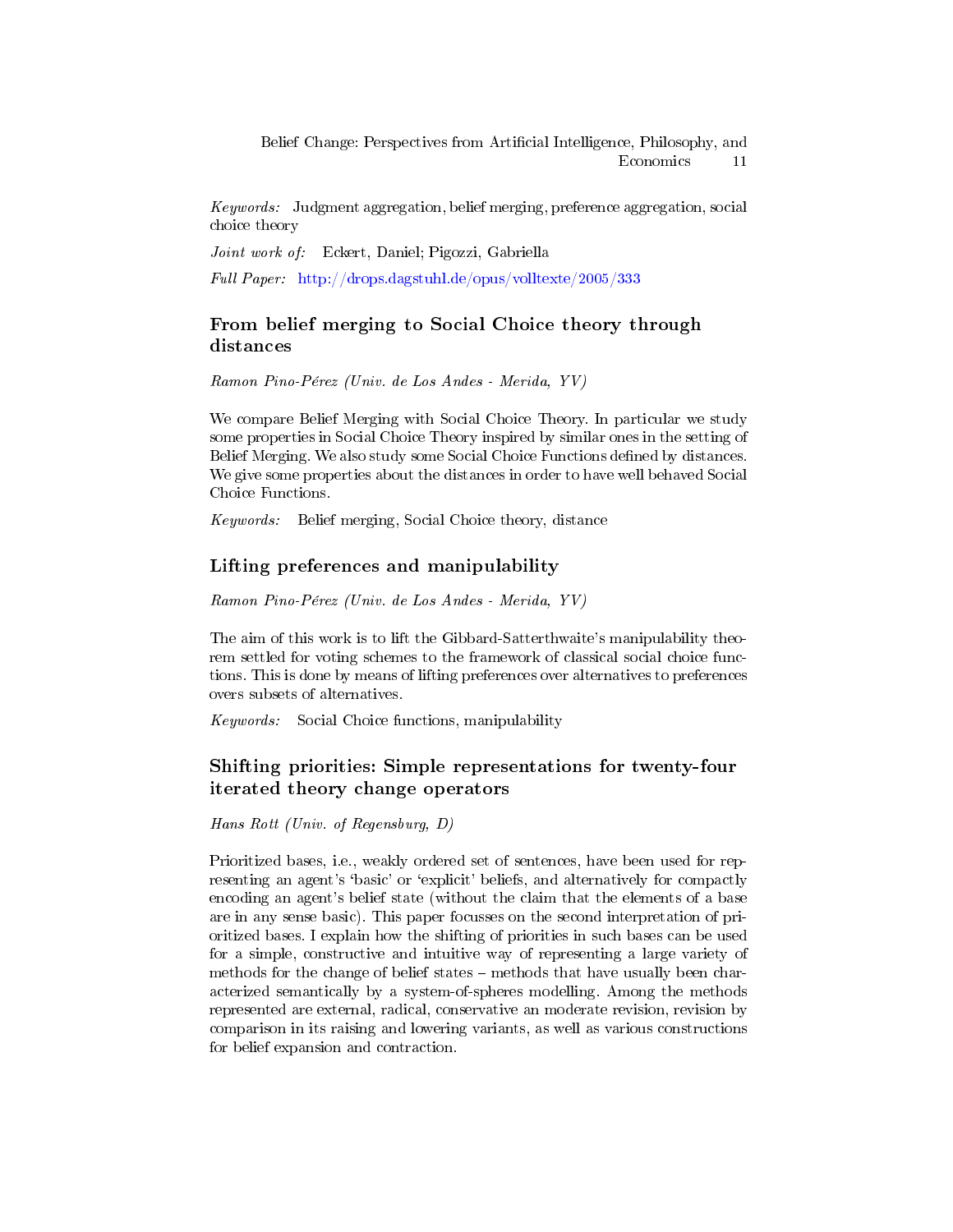Keywords: Priorities, belief bases, theory change, iteration

See also: J. Cantwell: 1997, 'On the logic of small changes in hypertheories', Theoria 63, 54-89; E. Fermé and H. Rott: 2004, 'Revision by comparison', Artificial Intelligence 157, 5-47; A.C. Nayak: 1994, 'Iterated belief change based on epistemic entrenchment', Erkenntnis 41, 353-390; H. Rott: 1991, `A Nonmonotonic Conditional Logic for Belief Revision I', in A. Fuhrmann and M. Morreau (eds.), The Logic of Theory Change, LNCS 465, Berlin: Springer, pp. 135–81; H. Rott: 2003, 'Coherence and conservatism in the dynamics of belief II: Iterated belief change without dispositional coherence', Journal of Logic and Computation 13, 111-145; M.-A. Williams: 1994, 'On the logic of theory base change', in C. MacNish, D. Pearce and L.M. Pereira (eds.), Logics in Artificial Intelligence, LNCS 838, Springer, Berlin, pp. 86-105.

#### Reasoning revision

Ken Satoh (NII - Tokyo, J)

Usually, belief revision and reasoning are separated; a new fact can arrive only in belief revision phase. However, for example, in a robot planning domain, new sensory information might come even during planning and influence reason for a plan and therefore, we need to revise reasoning. We show an implementation of such reasoning revision using a new form of abduction.

Keywords: Reasoning revision; abduction

## A consistency-based framework for merging knowledge bases

Torsten Schaub (Universität Potsdam, D)

We present a framework for expressing various merging operators for belief sets. This framework generalises our earlier work on consistency-based belief revision and contraction. Two primary merging operators are identified: in the first approach, belief sources are consistently combined so that the result of merging knowledge bases  $K_1, \ldots, K_n$  is a maximal consistent (if possible) set of formulas comprising the joint knowledge of the knowledge bases. This approach then accords with one's intuitions as to what a "merge" operator should do. The second approach is more akin to a generalised belief revision operator. Knowledge bases  $K_1, \ldots, K_n$  are "projected" onto another (in the simplest case the knowledge base where only tautologies are known). Properties of these operators are investigated, primarily by comparing their properties with postulates that have been identified previously in the literature. Notably, the approach is independent of syntax, in that merging knowledge bases  $K_1, \ldots, K_n$  is independent of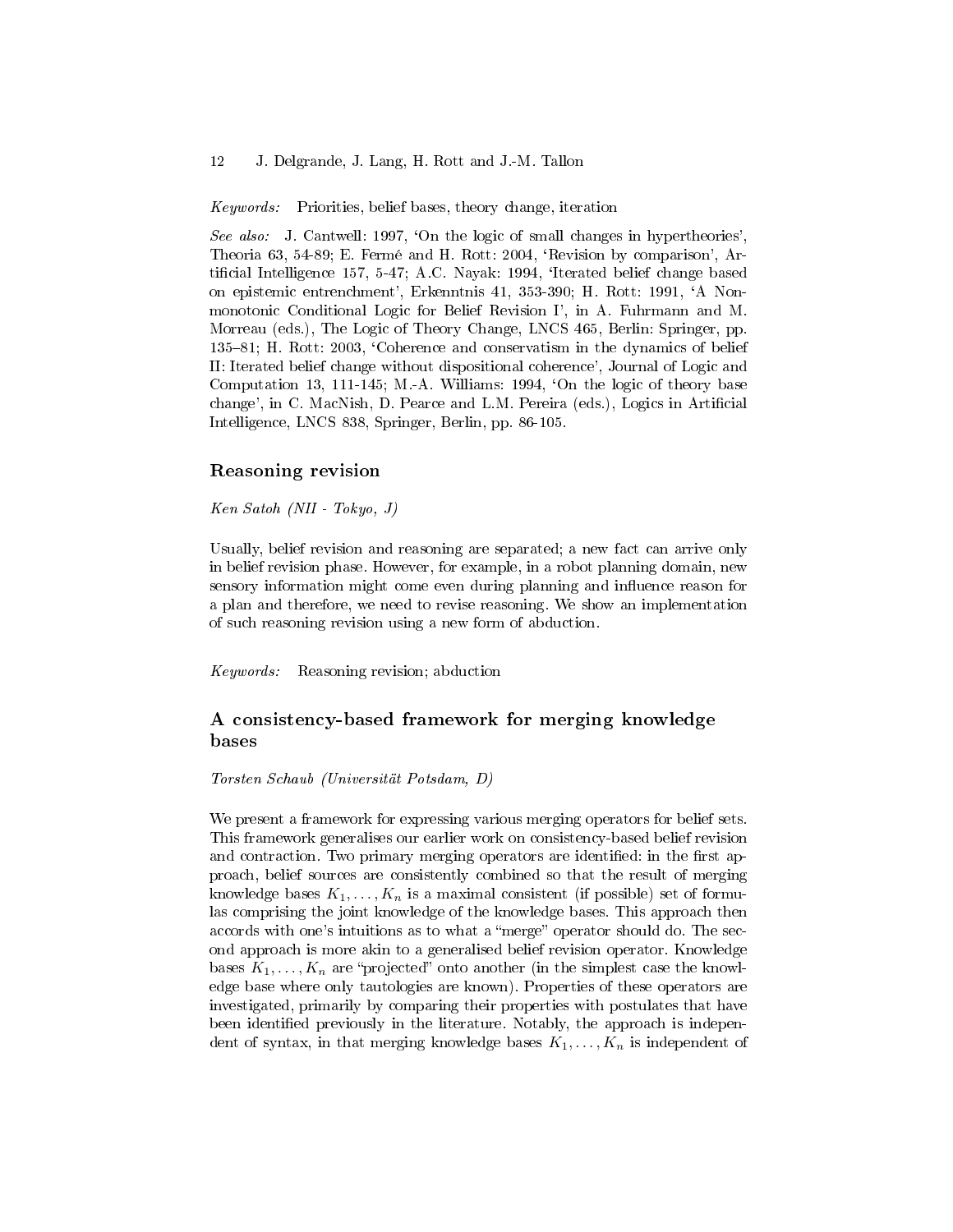how each  $K_i$  is expressed. As well, we investigate the role of entailment-based and consistency-based integrity constraints, the interrelationships between these approaches and belief revision, and the expression of further merging operators.

Keywords: Merging, belief change

Joint work of: Delgrande, Jim; Schaub, Torsten

# Pareto-minimal theory change, conditionals and contractions

Oliver Schulte (Simon Fraser University, CDN)

I survey a number of results concerning (1) axioms for conditionals (2) the Levi and Harper Identities for belief revision and contraction (3) my own approach for defining minimal theory change based on trading off retracting and adding beliefs using Pareto-optimality. I establish characterization results for each of these topics. The results show some surprising relationships; in particular, we arrive at the AGM axiom  $K \star 3$  from a variety of approaches.

Keywords:  $K \star 3$ , Ramsey test, belief revision, belief contraction, Levi Identity, Harper Identity, Pareto-optimality

Full Paper: <http://www.sfu.ca/philosophy/schulte/mamoru.pdf>

See also: Minimal belief change, Pareto-optimality and logical consequence. Oliver Schulte (2002). Economic Theory 19(1): 105-144.

#### Belief change with noisy sensing and introspection

Steven Shapiro (Universität Leipzig, D)

In this paper, we generalize the framework of Shapiro et al. [2000], where belief change due to sensing was combined with belief introspection in the situation calculus. In that framework, sensing was assumed to be infallible and the plausibilities of alternate situations (i.e., possible worlds) were fixed in the initial state, never to be updated. Here, we relax both assumptions. That is, we model noisy sensors whose readings may stray from reality and may return different values in subsequent readings. We also allow the plausibilities of situations to change over time, bringing the framework more in line with traditional models of belief change. We give some properties of our axiomatization and show that it does not suffer from the problems with combining sensing, introspection, and plausibility update described in Shapiro et al. [2000].

Keywords: Belief change, noisy sensing, theories of action, situation calculus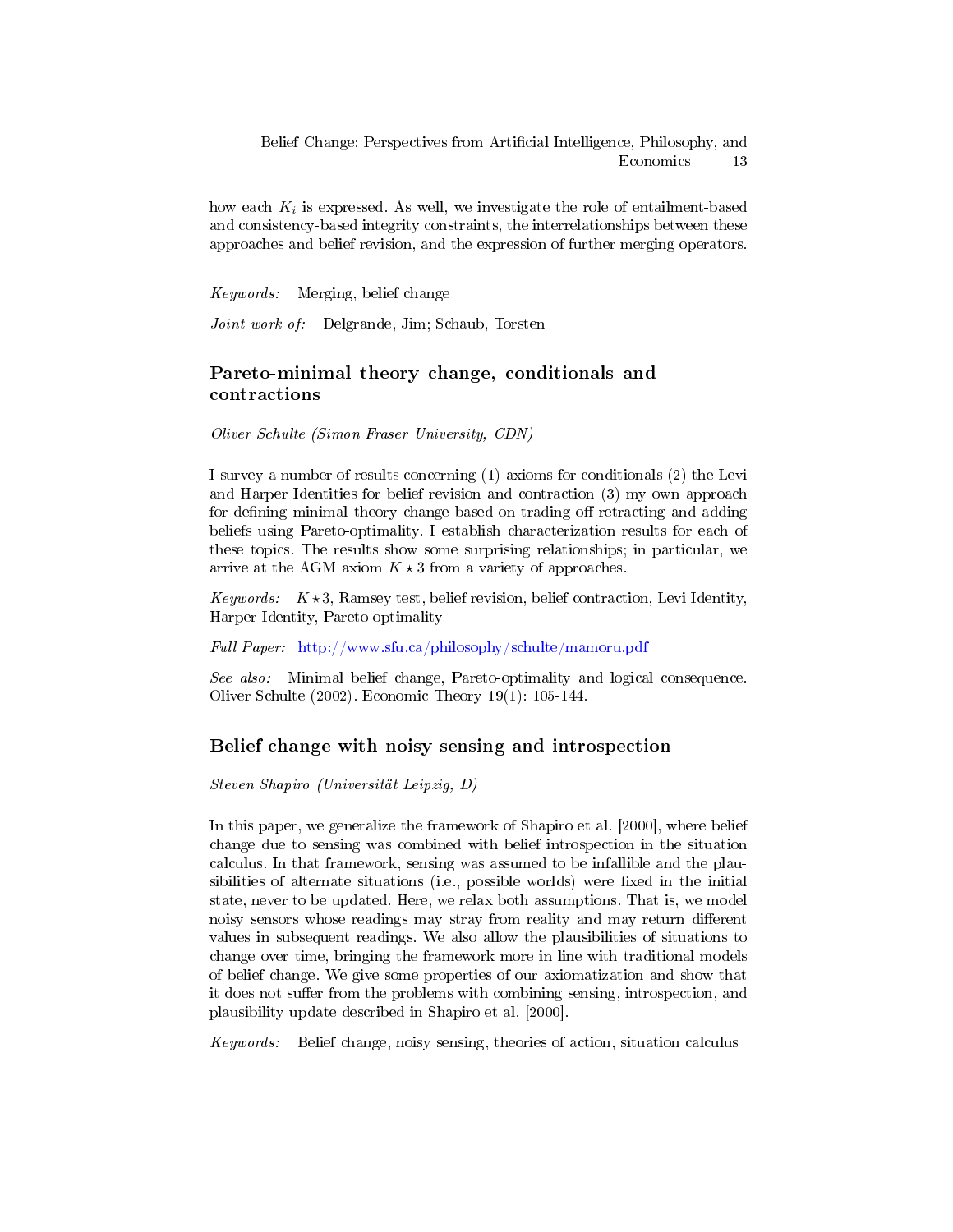## Actions and belief Revision I: Axiomatic foundation

Michael Thielscher (TU Dresden, D)

The fluent calculus has been developed to endow logic-based agents with the ability to reason about their actions and plan. In this talk we show how the fluent calculus can be combined with a method for belief revision, which allows agents to accommodate new evidence that is possibly inconsistent with existing beliefs. We justify the resulting formalism by showing that it satisfies the standard postulates for iterated belief revision, plus a new postulate of Independence. We argue for the necessity of the latter as a general property of belief revision operators.

Keywords: Reasoning about actions and change, iterated belief revision

#### Belief change and dynamic logic

Hans van Ditmarsch (University of Otago, NZ)

The established AGM-way to model belief revision is as revision of a theory - a deductively closed set of formulas. A theory T is revised with a formula  $\phi$  resulting in a revised theory  $T \star \phi$ . Typically,  $\neg \phi$  is in T and  $\phi$  is in  $T \star \phi$ . We can also envisage 'belief revision with  $\phi$ ' as an 'epistemic program' with a corresponding dynamic modal operator  $\lbrack * \phi \rbrack$ . An epistemic program is an epistemic state transformer, just like a 'standard' numerical program is a (numerical) state transformer - where a state consists of a set of numerical variables. Epistemic states are pointed Kripke models  $(M, w)$ . They explicitly encode knowledge and/or belief. The analogue of " $\phi$  is in T" is " $B\phi$  is true in world w of model M"; B is an epistemic modal operator. We can now express that  $\neg \phi$  is in T and  $\phi$  is in  $T \star \phi$ , by the truth of  $B\neg \phi \wedge [\star \phi]B\phi$  in an epistemic state modelling T. Epistemic state transformations may delete worlds, add worlds, change the point of the model, change the access between worlds, and change valuations of worlds (i.e., change facts). Using those structural operations, we then can express changed beliefs in the way outlined above. Such belief revision by way of dynamic modal operators allows for multi-agent belief change, higher-order belief change, and iterated belief revision. It can model both expansion and revision, both knowledge and belief, and both revision and update. As far as we know, there is no integrated approach that combines all these features at the same time: but various differing proposals, not necessarily compatible, address one or more of these issues. We will try to outline some of those. A feature of such dynamic logics for belief revision is that the AGM postulates cannot be required to hold universally. A typical example is that revision with  $p \wedge \neg Bp$  - fact p is true and you don't know that - can only be successful at the price of inconsistency:  $B(p \wedge \neg Bp)$ cannot be consistently believed. We will address the problems encountered, and focus on this issue of `success'. The direction to address this issue is to restrict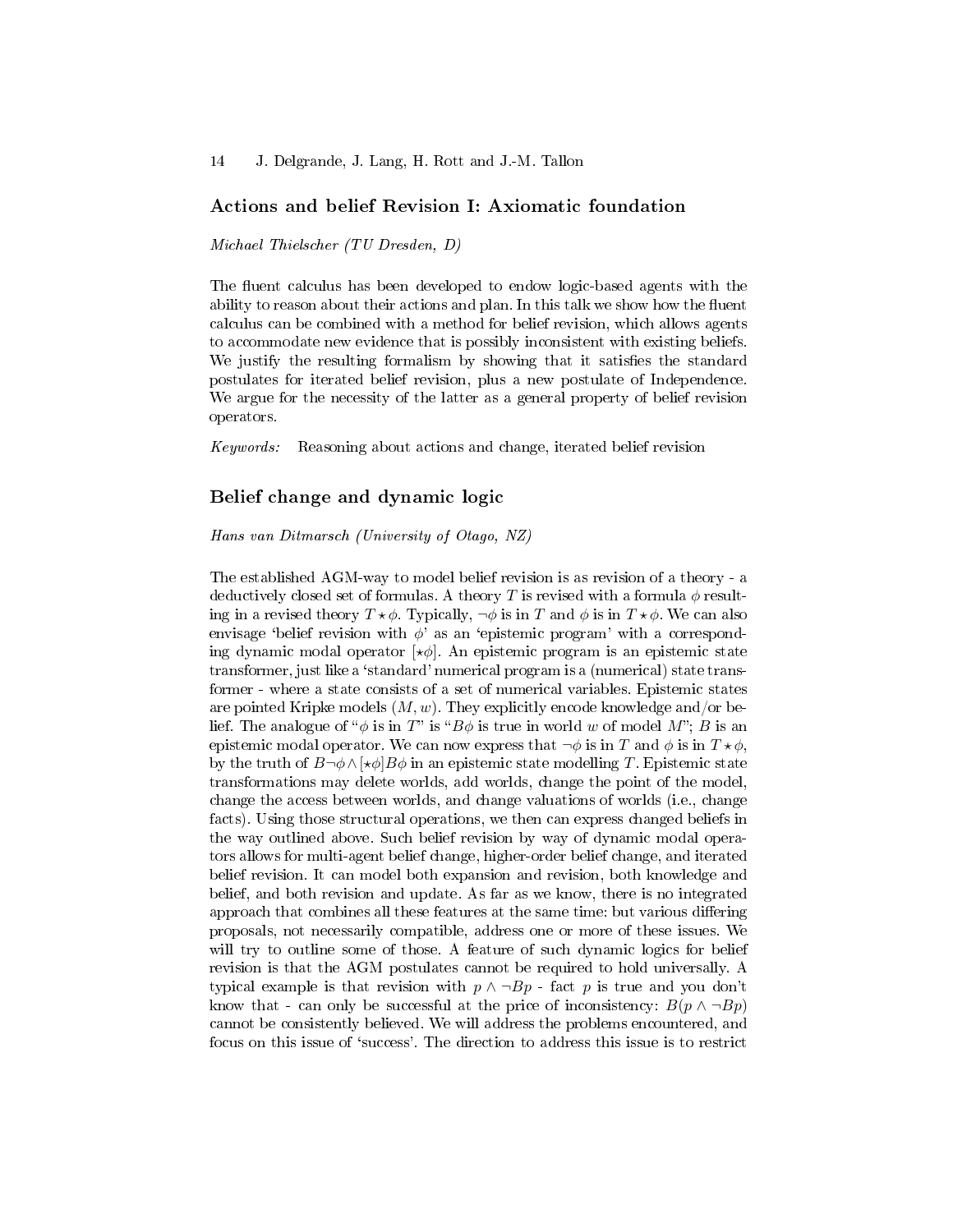revision to logical fragments of successful formulas, and/or to try to characterize such fragments. The matters addressed in this overview overlap with conditional modal logics for belief revision, with recent proposals to model more complex in a multi-agent setting - epistemic actions than public revision with a formula, and with temporal epistemic logics modelling runs in interpreted systems.

Keywords: Belief change, dynamic logic, success

Full Paper: <http://drops.dagstuhl.de/opus/volltexte/2005/337>

# To know or not to know: information value in semantic games

Bernhard Walliser (ENPC - Paris, F)

A syntactical and a semantical framework are proposed for the modeling of a multiplayer belief revision rule that allows tostudy the impact of a message on the initial belief within a game structure. For that purpose, we introduce first some accuracy relations expressing that one knows more in one belief hirarchy than in another. Then, we define the status of a message (especially secret, private or public) and we design a belief revision rule such that the accuracy property can be shown to be carried from the message to the final belief. Finally, we define a semantic game and we prove in this context that the information value of a message is positive (i) for the receiver of a secret message (ii)for the receiver of a private message in a zero-sum game (iii) for all players receiving a public message in a coordination game

Keywords: Belief structure, belief revision, accuracy order, status of a message

Joint work of: Billot, Antoine; Vergnaud, Jean-Christophe; Walliser, Bernard

# Revision by conditionals

Emil Weydert (University of Luxemburg, L)

We discuss JLZ revision, an approach to iterated conditional revision where the epistemic states are quasi-probabilistic ranking measures and the epistemic inputs are nite sets of plausibility conditionals. The revision strategy is based on minimal ranking construction techniques known from default reasoning, namely System JLZ. It may be seen as a kind of ranking counterpart to cross-entropy minimization in probabilistic dynamics. JLZ revision supersedes an earlier account haunted by non-intuitive reversibility properties.

Keywords: Revision, rankings, plausibility, conditionals, defaults, cross-entropy